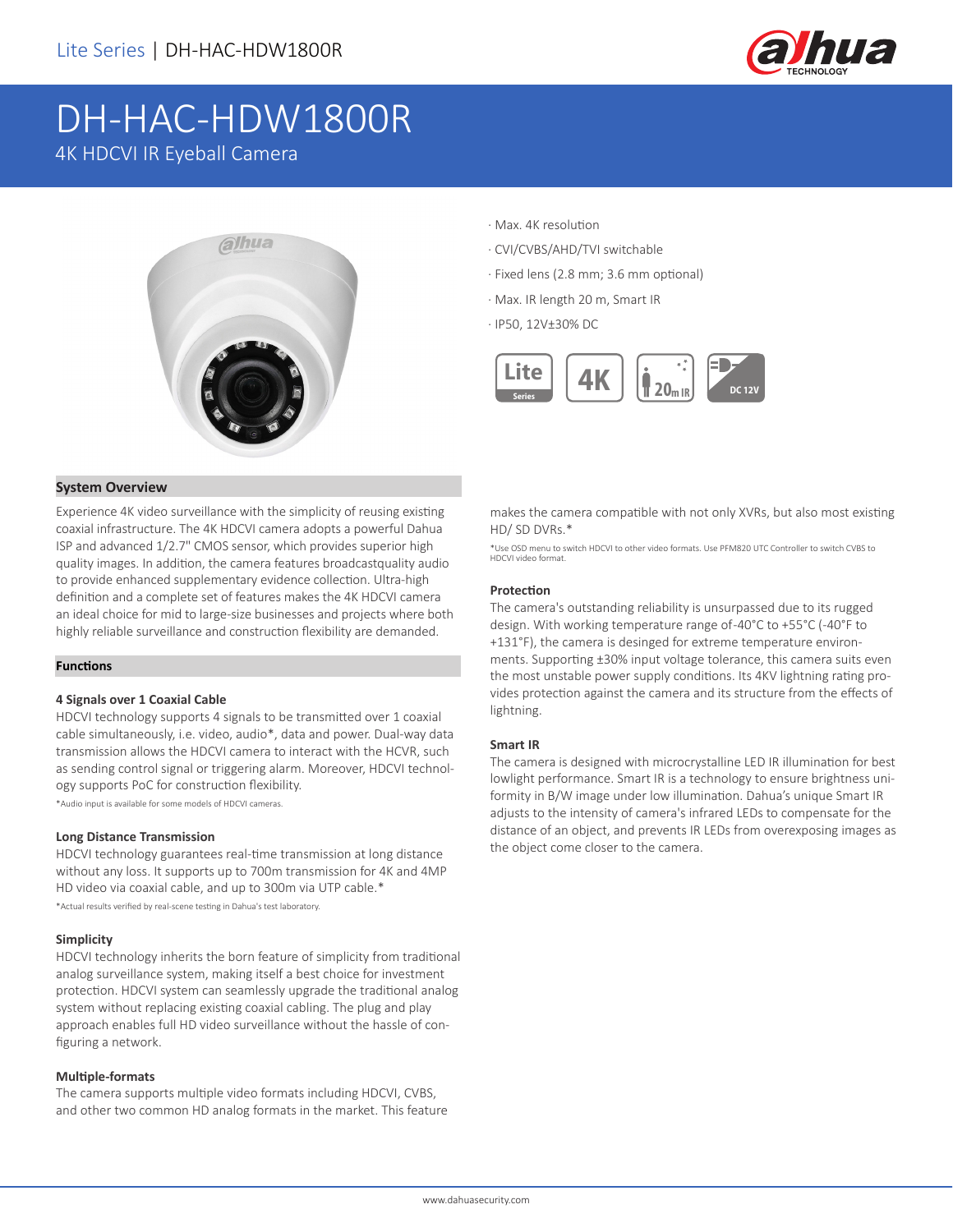## Lite Series | DH-HAC-HDW1800R

| <b>Technical Specification</b> |       |                                                                                                                                 |                                |                               |                               |  |
|--------------------------------|-------|---------------------------------------------------------------------------------------------------------------------------------|--------------------------------|-------------------------------|-------------------------------|--|
| Camera                         |       |                                                                                                                                 |                                |                               |                               |  |
| Image Sensor                   |       | 1/2.7 inch CMOS                                                                                                                 |                                |                               |                               |  |
| <b>Effective Pixels</b>        |       | 3840 (H) × 2160 (V), 4K                                                                                                         |                                |                               |                               |  |
| Scanning System                |       | Progressive                                                                                                                     |                                |                               |                               |  |
| Electronic Shutter Speed       |       | PAL: 1/25s-1/100000s<br>NTSC: 1/30s-1/100000s                                                                                   |                                |                               |                               |  |
| S/N Ratio                      |       | >65dB                                                                                                                           |                                |                               |                               |  |
| Minimum Illumination           |       | 0.03Lux/F2.0, 30IRE, OLux IR on                                                                                                 |                                |                               |                               |  |
| Fill Light Working Distance    |       | 20 m (65.2 ft)                                                                                                                  |                                |                               |                               |  |
| IR On/Off Control              |       | Auto; manual                                                                                                                    |                                |                               |                               |  |
| IR LED Number                  |       | 12                                                                                                                              |                                |                               |                               |  |
| Pan/Tilt/Rotation Range        |       | Pan: 0°-360°<br>Tilt: 0°-78°<br>Rotation: 0°-360°                                                                               |                                |                               |                               |  |
| Lens                           |       |                                                                                                                                 |                                |                               |                               |  |
| Lens Type                      |       | Fixed-focal                                                                                                                     |                                |                               |                               |  |
| Mount Type                     |       | M12                                                                                                                             |                                |                               |                               |  |
| Focal Length                   |       | 2.8mm; 3.6mm                                                                                                                    |                                |                               |                               |  |
| Max. Aperture                  |       | F2.0                                                                                                                            |                                |                               |                               |  |
| Angle of View                  |       | 2.8mm: 125° x 105° x 56° (diagonal x horizontal x<br>vertical)<br>3.6mm: 104° x 87° x 47° (diagonal x horizontal x<br>vertical) |                                |                               |                               |  |
| Iris Type                      |       | Fixed iris                                                                                                                      |                                |                               |                               |  |
| Close Focus Distance           |       | 2.8mm: 1.0 m (3.3 ft)<br>3.6mm: 1.8 m (6.2 ft)                                                                                  |                                |                               |                               |  |
| <b>DORI</b><br>Distance        | Lens  | Detect                                                                                                                          | Observe                        | Recognize                     | Identify                      |  |
|                                | 2.8mm | 74.7 m<br>$(245.1 \text{ ft})$                                                                                                  | 29.9 m<br>$(98.1 \text{ ft})$  | 14.9 m<br>(48.9ft)            | 7.5 <sub>m</sub><br>(24.6 ft) |  |
|                                | 3.6mm | 106.7 m<br>$(350.1 \text{ ft})$                                                                                                 | 42.7 m<br>$(140.1 \text{ ft})$ | 21.3 m<br>$(69.9 \text{ ft})$ | 10.7 m<br>$(35.1 \text{ ft})$ |  |
| Video                          |       |                                                                                                                                 |                                |                               |                               |  |
|                                |       | CVI: 4K@15fps; 5M@20fps; 4M@25fps/30fps;<br>AHD: 4K@15fps;                                                                      |                                |                               |                               |  |

| Smart IR                     | Yes                                                                                                                                          |  |  |  |
|------------------------------|----------------------------------------------------------------------------------------------------------------------------------------------|--|--|--|
| Mirror                       | Off/On                                                                                                                                       |  |  |  |
| Privacy Masking              | Off/On (8 area, rectangle)                                                                                                                   |  |  |  |
| Certifications               |                                                                                                                                              |  |  |  |
| Certifications               | CE (EN55032, EN55024, EN50130-4, EN60950-1)<br>FCC (CFR 47 FCC Part 15 subpartB, ANSI C63.4-2014)<br>UL (UL60950-1+CAN/CSA C22.2 No.60950-1) |  |  |  |
| Port                         |                                                                                                                                              |  |  |  |
| Video Output                 | Video output choices of CVI/TVI/AHD/CVBS by one<br><b>BNC</b> port                                                                           |  |  |  |
| Power                        |                                                                                                                                              |  |  |  |
| Power Supply                 | 12V ±30% DC                                                                                                                                  |  |  |  |
| Power Consumption            | Max 3.56W (12V DC, IR on)                                                                                                                    |  |  |  |
| Environment                  |                                                                                                                                              |  |  |  |
| <b>Operating Temperature</b> | -40°C to +55°C (-40°F to +131°F);<br><95% (non-condensation)                                                                                 |  |  |  |
| Storage Temperature          | -40°C to +55°C (-40°F to +131°F);<br><95% (non-condensation)                                                                                 |  |  |  |
| <b>Protection Grade</b>      | <b>IP50</b>                                                                                                                                  |  |  |  |
| Structure                    |                                                                                                                                              |  |  |  |
| Casing                       | <b>Plastic</b>                                                                                                                               |  |  |  |
| Camera Dimensions            | $\phi$ 85.4 mm × 70.2 mm ( $\phi$ 3.36" × 2.76")                                                                                             |  |  |  |
| Net Weight                   | 0.12 Kg (0.26 lb)                                                                                                                            |  |  |  |
| Gross Weight                 | 0.19 kg (0.42 lb)                                                                                                                            |  |  |  |

| Frame Rate      | CVI: 4K@15fps; 5M@20fps; 4M@25fps/30fps;<br>AHD: 4K@15fps;<br>TVI: 4K@15fps;<br><b>CVBS: 960H</b> |
|-----------------|---------------------------------------------------------------------------------------------------|
| Resolution      | 4K (3840 × 2160); 5M (2592 × 1944); 4M (2560 × 1440);<br>960H (960 × 576/960 × 480)               |
| Day/Night       | Auto switch by ICR                                                                                |
| BI C            | BLC/HLC/WDR                                                                                       |
| <b>WDR</b>      | <b>DWDR</b>                                                                                       |
| White Balance   | Auto; manual                                                                                      |
| Gain Control    | Auto; manual                                                                                      |
| Noise Reduction | 2D NR                                                                                             |